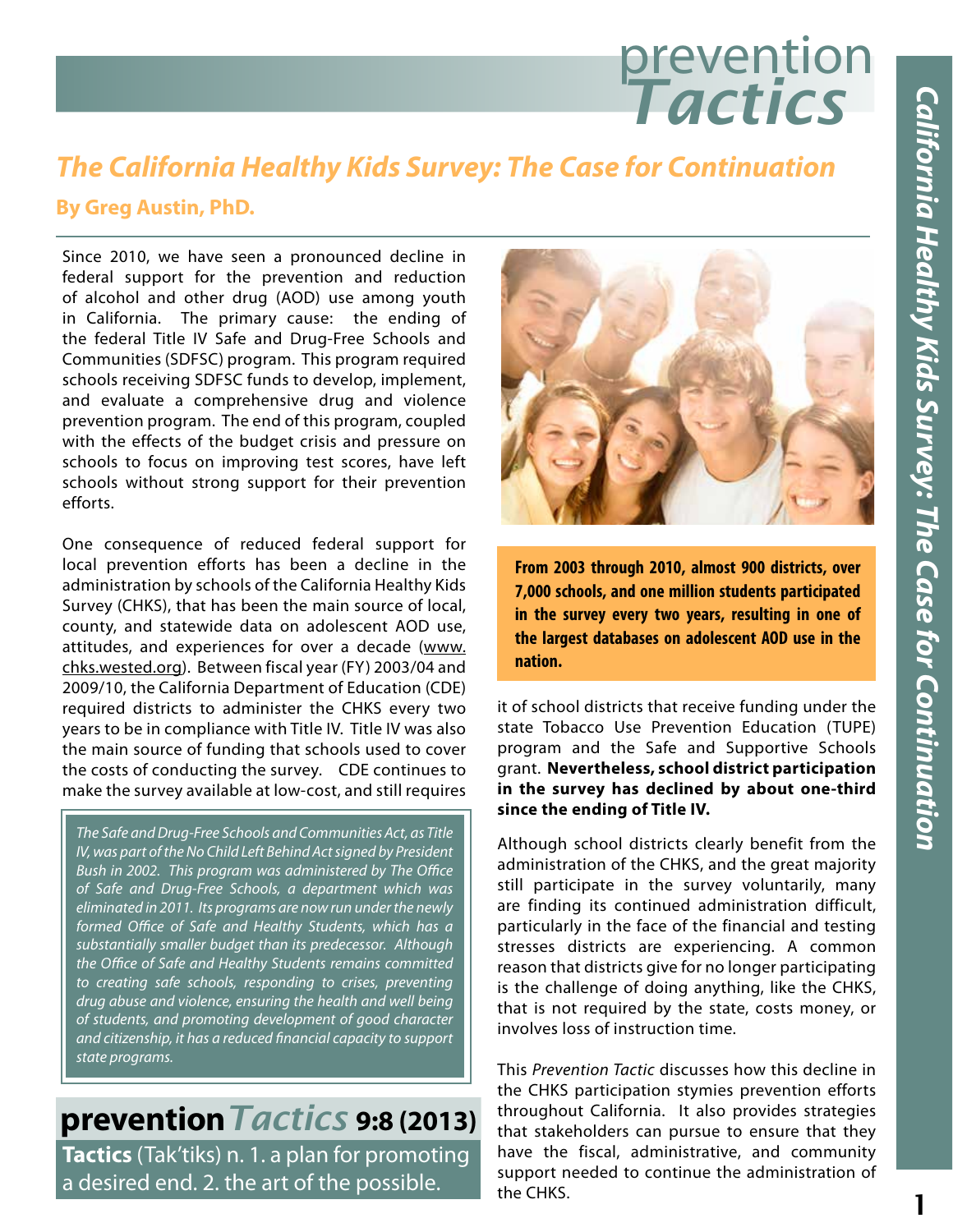

#### **What Schools Learn from the CHKS**

One way to secure support for the CHKS is to make sure that stakeholders know what kinds of knowledge are generated by the survey. The CHKS began in 1999 to provide local data to schools and communities to support substance use and violence prevention, and to promote positive youth development, health, and well-being in general. It is a low-cost, efficient, comprehensive data collection system that can be customized with the addition of questions selected by local schools and communities to better meet their data needs. It quickly grew into the gold standard in the nation, and was recently highlighted by the Obama Administration as a model for others. Over time, its focus has expanded to assess a broad range of school climate indicators. It remains the major source of data in the state to support and guide AOD prevention and intervention efforts. The survey is used by schools, counties, and community organizations for strategic planning across systems.

#### **The Content**

The secondary-school CHKS is composed of a series of topic-specific modules. A Core Module, used by any school receiving TUPE funds, provides data on the demographic characteristics of respondents, the scope and nature of their involvement in risky behaviors, and the extent of risk and protective factors. Its assessment of fundamental developmental supports that promote resilience was groundbreaking. Of the 132 items on the survey's general Core Module, half (65) are about substance use. In addition, there is a supplemental module devoted to additional AOD questions.

The Core AOD items fall into seven areas:

- Lifetime and 30-day (current) frequency of use;
- Use at school (current and lifetime);
- Adverse effects experienced from AOD use;
- AOD dependency indicators, derived from the Diagnostic and Statistical Manual of Mental Disorders (DSM) criteria (e.g, tolerance, lack of control, interference with life, efforts to stop use);
- Attitudes, including perceived harm and level of friends' disapproval;
- Perceived availability; and
- Prevention exposure (talking to parents and messages heard/seen).

#### **Companion Staff Survey**

Over time, the CHKS system was expanded with the addition of the online California School Climate Survey (CSCS) of teachers, administrators, and other school staff (see www.cscs.wested.org).<sup>1</sup> This survey is administered along with the CHKS at no additional cost. The CSCS generates data from school staff on the AOD-related services and programs provided by the school, the degree to which student substance use posed a problem at the school, and how well the school supported the three fundamental protective factors. These data are used by schools and community partners to develop, sustain, and improve youth prevention programs.

#### **Reporting and Data Availability**

School district data are easily available to the public and researchers. School district reports of survey results are posted for downloading on the survey website (www.chks.wested.org/reports) and CDE's DataQuest system. Individual schools can (and growing numbers did) also request their own sitelevel report to guide their own school-based efforts which are not publicly posted. Full datasets of the results are also available for analysis.

<sup>1</sup> Along with a new parent survey, these three surveys form the *California School Climate, Health and Learning Survey System (Cal-SCHLS)*. For information on the use of all three surveys, visit www. cal-schls.wested.org.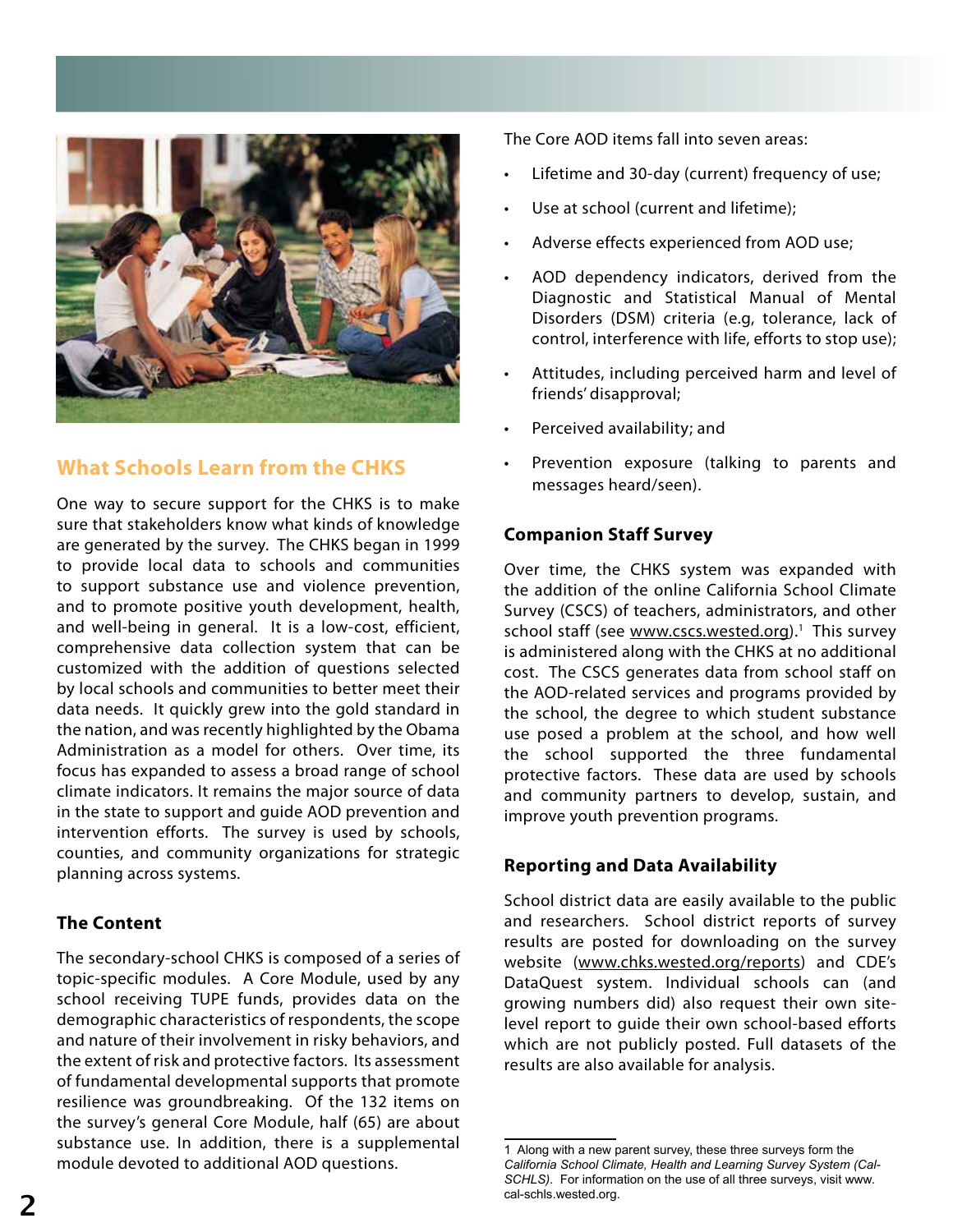Moreover, because the CHKS administration was so widespread, CDE funded preparation and public posting of aggregated countywide and statewide reports to guide prevention, health, and educational programs across counties and the state. One of the most immediate problems posed by the decline in district administration is the reduction in the ability to generate representative, aggregated data for county- and state-level planning.

#### **How Schools Use the CHKS**

The information provided by the CHKS helps schools harness support for youth prevention programs and helps justify sustaining these programs over the long term. Data from the CHKS allows schools to demonstrate specific prevention needs and show real prevention successes to funders and other stakeholders. The loss of the CHKS data adversely affects local schools/communities in multiple ways. First, and perhaps foremost, it undermines their ability to identify and understand the needs of youth, making it more difficult to raise awareness of the importance of addressing those needs. It was in raising local awareness in support of AOD prevention that the value of the CHKS was first evident. Further, the loss of data hampers efforts to obtain financial support for those efforts, limits the ability to engage in a data driven decision making process to improve programmatic efforts, and makes it hard to evaluate progress in meeting the identified needs. Schools that use the CHKS benefit at all levels of prevention programming, including planning, implementation, and evaluation.

- **• Planning**. Prevention efforts are best supported by collaboration between schools and community partners. One of the positive effects of the CHKS has been to help break down the barriers to collaborating by providing concrete information that school and community stakeholders can discuss together and make plans to address. Local data has an immediate relevance that state or national data does not.
- **• Program Funding. During a time of diminished funding opportunities, limited resources, and higher funding competition, the benefit of the CHKS data has become increasingly important.** A frequently reported benefit has been providing data to justify the need to obtain program funding, especially in competitive proposals, during a time of diminished funding opportunities and higher

competition. The availability of these data to justify need has contributed significantly over the years to the award of millions of dollars by federal and publicagency grants to schools and communities throughout the state.

- **• Implementation**. The CHKS provides data to guide improvements in AOD prevention and intervention efforts, not only in regard to the scope and nature of local problems, but also the related risk factors that need to be addressed and the level at which the schools/communities provide the protective factors that might mitigate those risks. Delving into the data in more depth, schools/communities can analyze their dataset to identify the characteristics of the youth that are most involved in, or vulnerable to, substance use, and see how it is related to other problems they may be experiencing.
- **• Evaluation**. Regular administration of the CHKS helps schools and their community partners assess the degree to which prevention efforts are succeeding. Not only does this help refine program implementation strategies, but it justifies continued funding support. These data help schools achieve accountability to funders, community partners, and other stakeholders by demonstrating the effectiveness of prevention programs for youth.

#### **Strategies for Sustaining the Data**

In short, until the Title IV requirement ended, the CHKS was helping to build a "culture of data" that was promoting, supporting, and improving prevention, health, and education efforts at the local, county, and state level. It is a testament to the value of the data that the great majority of school districts are continuing to conduct the survey. Indeed, appreciation of the value of the data has grown so that the majority of districts have also come to recognize that district-level data are not sufficient, and that they need to request school-level reports as well, even though they are an added cost. In FY 2005/06, over 1,900 schoollevel reports were prepared for California schools.

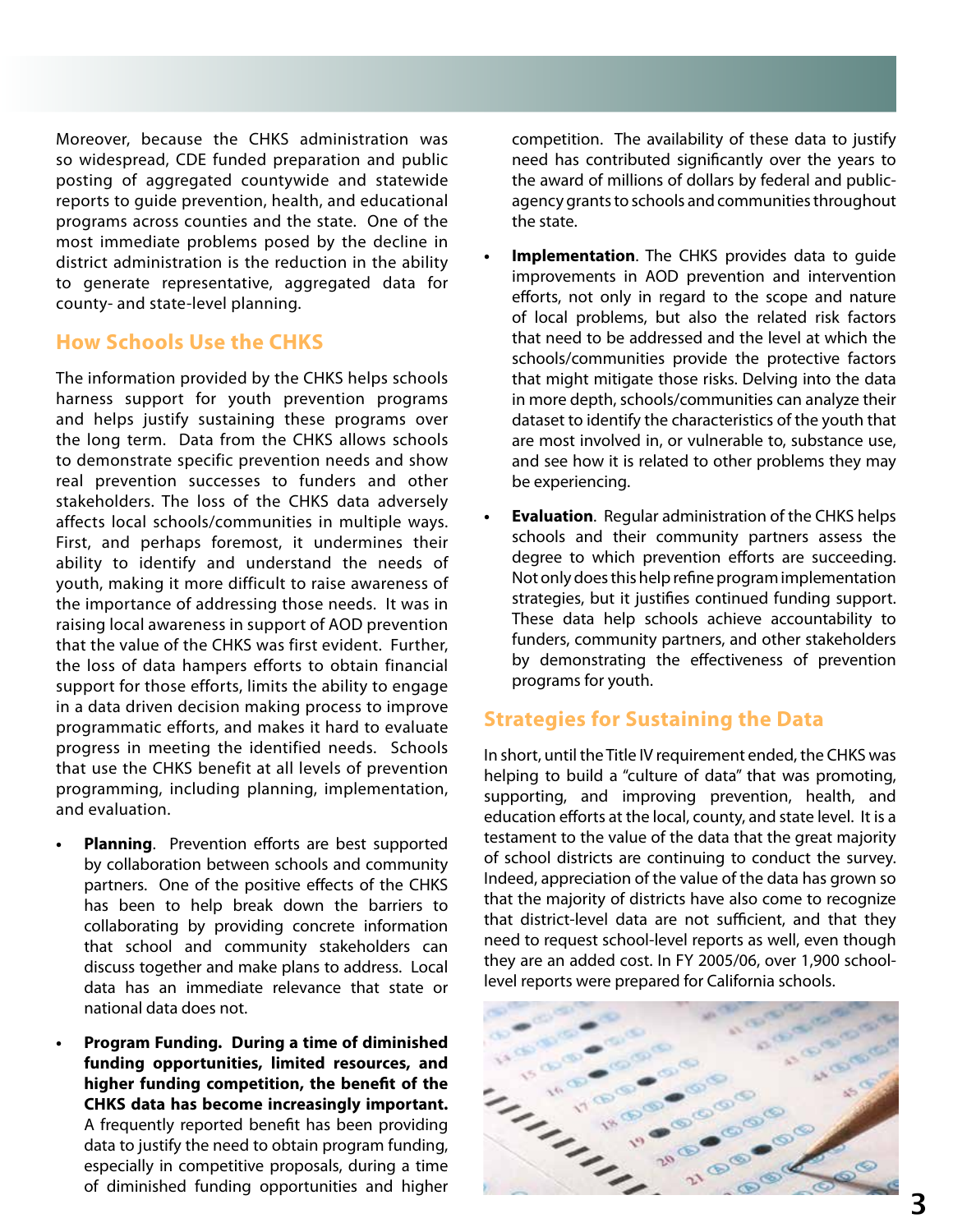Nevertheless, with district survey participation dropping by one third over two years, we need to turn our attention to what can be done to preserve local data and thus county and state data. Described below are several steps that have been taken at the state and county level to encourage ongoing participation, and other strategies that you can implement at the local level.

#### **State Survey Supports**

Because of the value of the data at the local and county level, several efforts have already been undertaken by CDE and the California Department of Alcohol and Drug Programs (ADP) to sustain the surveys. These include:

- **• TUPE Funding.** The CDE Coordinated School Health and Safety Office, which developed the CHKS, has expanded the survey funding that it provides under the TUPE program.
- **• ADP Funding.** To ensure both local participation and representative statewide data, ADP is providing financial incentives to schools and districts that agree to administer the CHKS as part of a randomly selected, representative statewide sample that also adds the supplementary AOD Module in its CHKS administration. This includes coverage of survey costs for up to 900 students per grade level in secondary schools.
- **• Federal SAPT Funds.** ADP has alerted County AOD Administrators and Prevention Coordinators that federal Substance Abuse Prevention and Treatment (SAPT) Block Grant Primary Prevention funds can be used to support the CHKS.
- **Online Administration.** To reduce the cost and labor involved in survey administration, CDE funded the development of an online version of the secondaryschool CHKS. Schools that have administered the survey online have also found that it resulted in a higher level of student participation.
- **• Lowered Requirements.** The minimum grade-level requirement for using the CDE-subsidized system has been reduced to grades seven and nine, to provide data to guide prevention efforts. (TUPE grantees are required to conduct the CHKS Core Module biennially at grades seven, nine, and eleven).

#### **County Agency Supports**

Because so many county agencies, particularly County Offices of Education and Departments of Public Health, have come to rely on representative CHKS and CSCS data



for their countywide program planning, funding, and monitoring, many have taken the lead in supporting the survey and providing financial incentives for all their school districts to continue their participation. Here's what several of them have done:

- The Sonoma County Office of Education (SCOE) convened a group of stakeholders representing a wide range of public and private entities that regularly relied on CHKS data — the County Health, Human Services, and Probation Departments; the City of Santa Rosa; a local coalition of hospitals, the United Way, and a local community foundation — to determine how their organizations could support the future administration of the CHKS throughout the county. They agreed to help fund the printing and scoring costs of the CHKS, especially for the K-6 schools that agreed to administer the survey to grade 5 students. Pledges of financial support ranging from \$1,000 to \$2,500 per agency/department were made. SCOE used these funds to supply participating districts with the CHKS survey, and worked with WestEd to provide school and district level reports to all participating districts. **As a consequence, almost all the school districts in the county agreed to continue survey administration for the next four years.**
- The San Diego and Santa Barbara COEs have also provided funds to cover the survey costs for all districts in their counties that do not have other sources of funds. As with Sonoma, this funding is tied to inclusion of a county-developed custom module. Additionally, they provide school level reports. Santa Barbara County uses the expanded dataset provided by the California School Climate, Health, and Learning Survey (Cal-SCHLS). The Cal-SCHLS is comprised of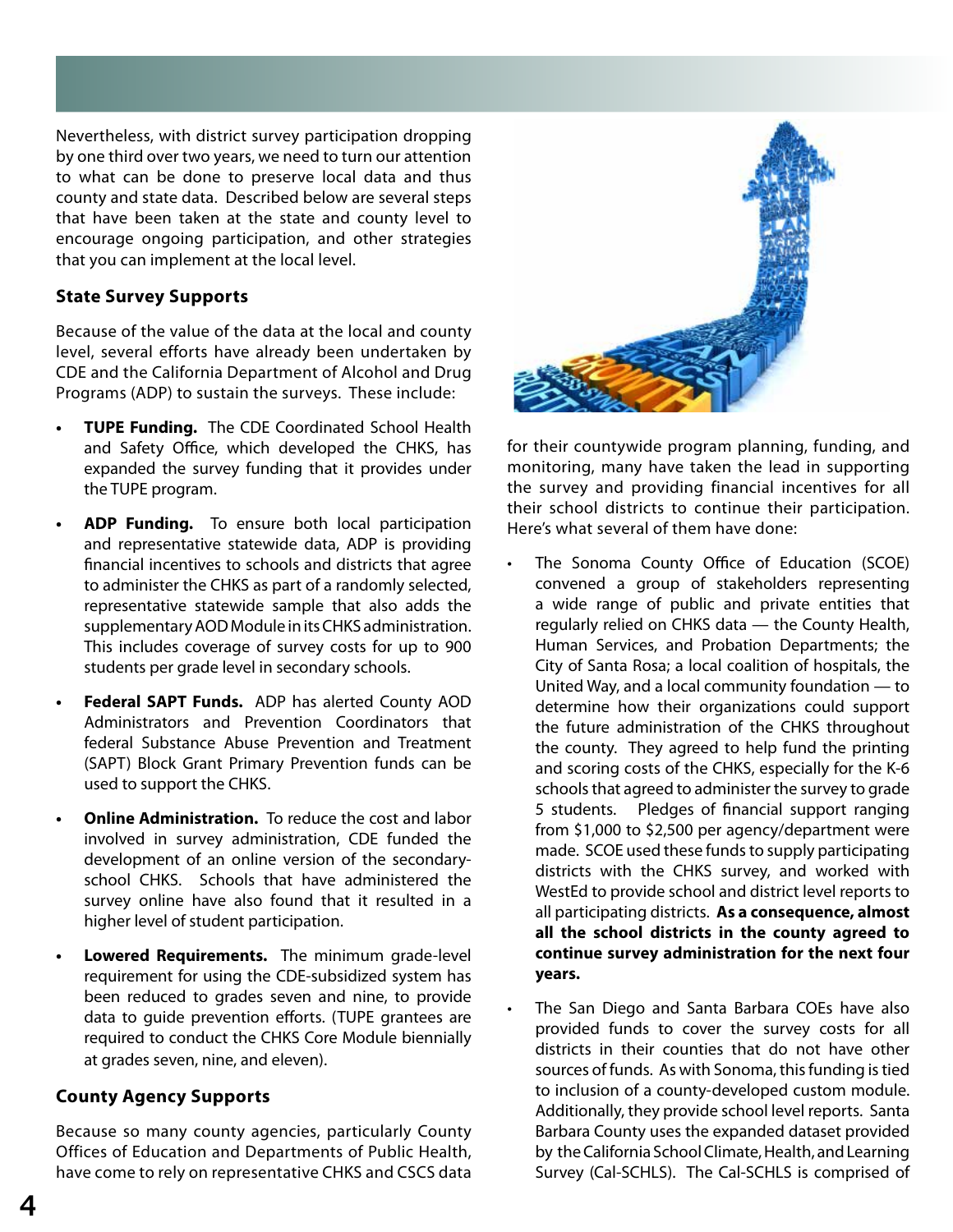the CHKS, the CSCS, and the California School Parent Survey (CSPS). When the data from these surveys are used together, they provide important information about the health and well-being of the students, and supports for parents and school staff. To ensure that districts understand and utilize this data, Santa Barbara COE pays for three days of data use training in the spring.

The Orange County Health Care Agency (OCHCA) covers the base costs of the CHKS for all the non-TUPE districts in the county and provides school-level reports. Additionally, the OCHCA paid for county datasets of the CHKS and the CSCS from the 2009- 2010 survey year.

These efforts are important because they mitigate the issue of the survey costs as a barrier to participation. In addition, these county/school collaborations demonstrate how important the data are to so many stakeholders, and reinforce that the schools are part of a system needed to support youth so that they can learn and thrive. Moreover, these efforts further the development of a web of relationships among community partners to share data, resources, and time working toward common goals. They provide a model for community-level stakeholder collaboration to preserve CHKS participation.

Counties that have worked with schools on survey administration shared several lessons that may assist other counties pursuing similar collaborations. In particular, counties emphasize the importance of launching the collaboration early, ideally before the school year begins. This built in planning time ensures that there is sufficient lead time to secure the survey materials, develop parent consent forms, and establish roles and responsibilities between partners. During survey administration, counties have found that frequent communication between the designated county and school liaisons help keep the process on track.

Counties also suggest that collaborations may, of necessity, be incomplete: some schools may simply lack the interest or capacity to administer the survey. In these cases, WestEd can be a resource to help determine what participation is required to produce a representative sample. This helps streamline recruitment efforts.

Schools are a key partner in these efforts because schools are the most cost-effective and efficient means to collect data that are important not only to schools, but to a wide range of community agencies, families, and county and state entities. It is important for schools to understand their role and commitment to the wider community working to ensure that all the kids succeed in school and life, and are safe, healthy, and ready to learn.

#### **Local Strategies for Preserving the CHKS**

#### **Help Support the Costs of Survey Administration**

Because of the financial support provided by CDE and ADP, the direct per-student cost of conducting the survey is very small (\$.30 per student). For half of districts, the basic fee is less than \$150. The labor costs to districts are a greater financial burden, including the cost of photocopying the surveys and the labor for planning, obtaining parental consent, and proctoring. These financial concerns can be addressed in several ways:

- Make sure your schools are aware of potential sources of funding at the county and state level (e.g., SAPT, TUPE).
- If no county agency provides support, talk with them about it and explore local sources of funding, including the incorporation of the survey into proposals for program funding. As discussed further below, think beyond just AOD-related sources. Remember: the goal is to get local schools to continue the survey administration so that you can obtain the AOD-related data. It doesn't matter what the reasons are or who provides the funding.
- Remind districts that they can lower survey costs by conducting it online. If that isn't an option, offer to photocopy and distribute the survey instruments.
- To reduce labor costs, involve youth organizations in the process. Turn the survey into a service learning experience. Older youth can help plan and administer the survey. This should be tied to youth involvement in reviewing the results and planning prevention efforts.
- Help write proposals to obtain direct survey funding or include the survey in any proposals written for health or education program funding.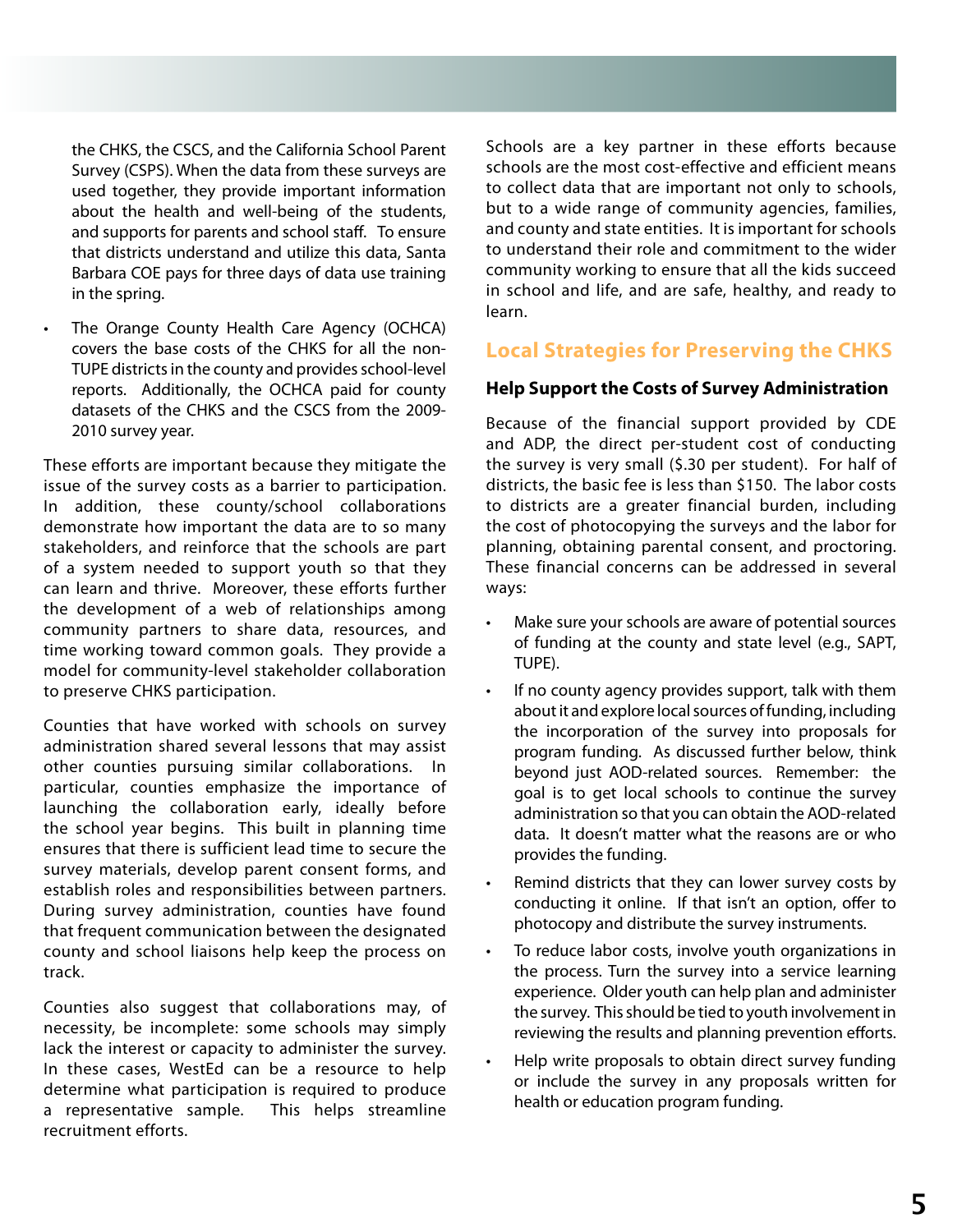

#### **Advocacy**

Be vocal advocates and speak to the concerns of schools. Meet with school stakeholders and stress the value of the survey, as discussed above, on multiple levels: AOD prevention, violence, health, and, above all, education. In this time of duress for schools on multiple levels, it is important to emphasize how the CHKS data meet their needs in multiple ways. Regarding AOD use:

- **• Show Need.** Download the data from past survey reports (available on the CHKS website) on the level of use and the use-related problems that affect the school and community. Compare these results to the staff-reported data from the CSCS on the level of services provided.
- **• Emphasize the links between substance use and educational outcomes.** Show them the research that demonstrates the adverse effects of substance use on school safety, school attendance, performance, and graduation. To cite just one finding: The Center for Addiction and Substance Abuse (2001) estimates that substance abuse costs America's schools at least \$41 billion dollars annually in its effects on truancy, special education, disciplinary problems, disruptive behavior, teacher turnover, and property damage. For example, for a substantial proportion of California students, heavy use and school problems go handin-hand, setting them on a trajectory to failure and affecting the learning environment for others as well. These problems interact. The more disengaged from school that a student becomes, the higher the level of substance abuse, and vice versa. Among every 10 California high school students who report poor school performance, attendance, violence, or weapons possession at school, 3-4 students in 9<sup>th</sup> grade, and 4-6 in 11<sup>th</sup>, are heavy AOD users.
- **• Analyze local substance use-education linkages.**  Better yet, analyze existing local CHKS/CSCS data so that school stakeholders see these effects on their own students. Local relevance is always a powerful argument.
- **Stress the value of collaboration.** Show how significant the problem of substance use is to the community in general, and the ways schools can address this significant problem as part of the wider community.

#### **Data Use**

Communicate your commitment to help school stakeholders understand, analyze, and use the survey results in guiding program decision making. Schools are more likely to collect data when they see that it is being used effectively to improve youth programs. Provide them with information about the local resources that will be available to help schools address AOD problems identified by the survey.

- Community coalitions use the CHKS data to secure federal funds to support their work (e.g. Drug Free Communities, Stop Act)
- Community-based organizations use the CHKS data to justify financial and programmatic support from local governments
- Community development organizations use the CHKS data in their strategic planning process

#### **Value of Cross Sector Collaborations**

Because the CHKS began primarily as a health survey, many district staff responsible for school improvement efforts may not even be aware that it provides so much useful data related to school climate, academic success and graduation, and the broad mission to ensure student success and wellness. But combined with the CSCS for staff, it provides a wealth of information to guide health, safety, and student achievement strategies.

Framing the importance of prevention in the context of broad support for student success and wellness transcends the issue of the survey itself. In this time of reduced prevention funding and support in many schools, the ability of the survey to generate data which are useful across sectors provides a collaborative opportunity to achieve many of the goals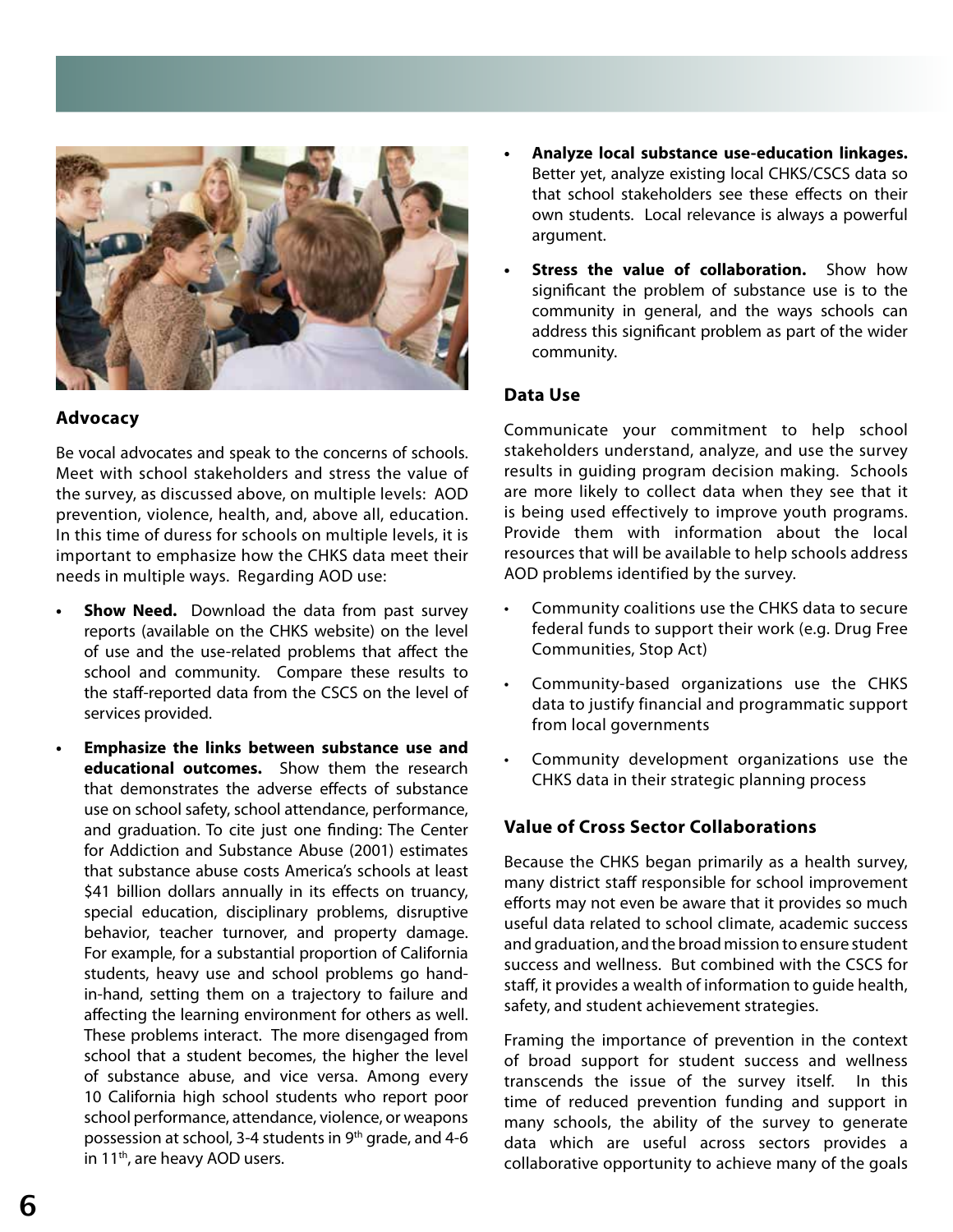

of the substance abuse prevention field. Some of the challenges to continued survey administration are best faced through collaboration across sectors. Forging partnerships with other county departments, safety advocates, and community organizations increases the investment in continued survey administration. As more entities become stakeholders in the CHKS, the greater the collective resources will be to support its full administration in California.

- Prevention workers should reach out to local County Departments of Mental Health, Departments of Education, and Departments of Behavioral Health for survey support. County Departments of Mental or Behavioral Health emphasize the importance of fostering developmentally supportive school environments. Such environments provide the protective factors that youth development and resilience research have shown can reduce the risk of involvement in substance use and other health-risk behaviors, and promote physical and mental wellbeing.2 The CHKS measures the three most important of these protective factors in both the school and community environment: caring adult relationships, high expectations messages from adults, and opportunities for meaningful participation. Moreover, research has found that school connectedness, which is also measured by the CHKS, is one of the most powerful health-protective factors, second only to family connectedness.
- County Departments of Public Health can also make enormous use of the CHKS data. Both public health and the Institute of Medicine stress a comprehensive pyramid of supports: (a) broad-based universal supports for all students, such as the three resilience protective factors, (b) targeted interventions for at-risk

groups, and (c) intense, individualized interventions for youth already experiencing problems. The CHKS provides crucial information that can enhance and sustain these strategies.

- School Climate advocates are natural allies for survey supporters because they emphasize the need for schools to address the many non-cognitive factors in the lives of students that are barriers to learning, such as substance use, and to support the development of the Whole Child. A positive school climate has been linked to lower rates of substance use, and advocates emphasize the importance of implementing a comprehensive pyramid of supports.
- The CHKS also gathers data about school safety, including both bullying and violence. These concerns span multiple departmental and organizational boundaries, and are topics of concern to funders, administrators, and parents. Broadening the coalition of the CHKS supporters to include those with concerns about school violence may be an effective way to increase the number of schools able to administer it.

In short, an AOD prevention agenda can be advanced by advocating the importance of the CHKS for supporting a variety of institutional, community, and organizational missions. One of the most critical needs in improving school services today is to break down the silos that separate programmatic efforts and lead to fragmentation, marginalization, and often redundancy in learning supports such as AOD prevention.<sup>3</sup>

#### **Conclusion**

Considering how many schools, communities, counties, and state agencies have come to rely on the data, one obvious solution to this problem is to replace the federal Title IV data collection requirement with a state requirement. The alternative is to follow the TUPE model and have more public agencies tie their program funding to collection and use of the CHKS data. The TUPE program provides a model for how other agencies that rely on the data can preserve the data collection. In the meantime, the strategies in this *Prevention Tactic*  can help foster continued local survey support so that AOD prevention and intervention programs targeting adolescents have the data they need.

<sup>2</sup> See the new CHKS guidebook: Austin, G., & O'Malley, M. (2012). *Making Data-Driven Decisions in Student Support and School Mental Health Programs: A Guidebook for Practice*. San Francisco: WestEd, for the California Dept of Education.

<sup>3</sup> These and other strategies are discussed in the *Cal-SCHLS Guidelines for Survey Administration, 2010-11*. (www.cal-schls.wested.org)